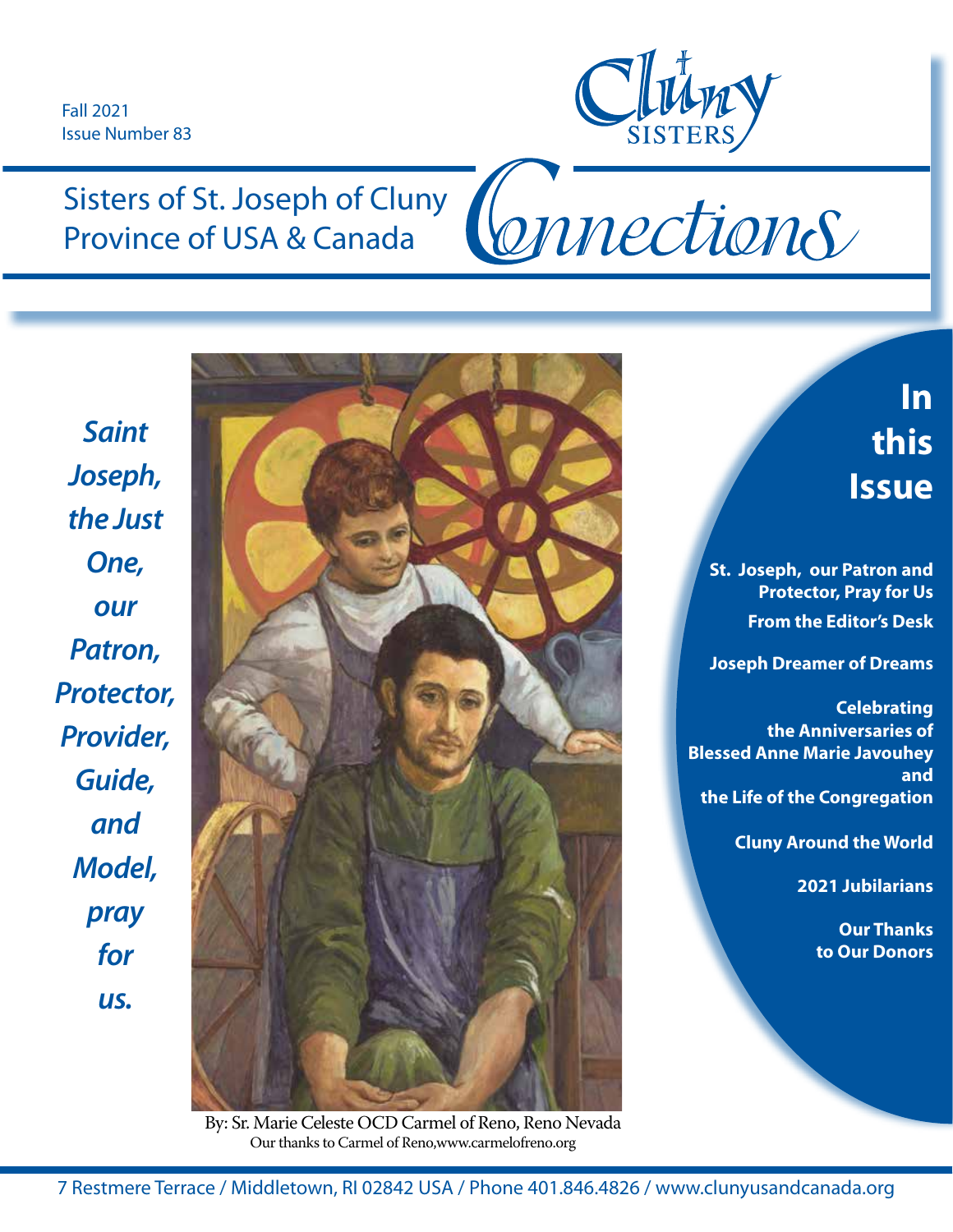

#### **Cluny Connections is a publication of the Sisters of St. Joseph of Cluny Province of USA & Canada**

**Editor: Anne Marie Liston, SJC ellenliston@yahoo.com Javouhey House 78 Carroll Avenue Newport, RI 02840**

**Phone: (401) 849-5124**

**Layout: Marie Cooper, SJC clunymarie@gmail.com Javouhey House 78 Carroll Avenue Newport, RI 02840**

**Phone: (908) 728-0090**

Relocating? Want to subscribe a friend to

*Cluny Connections*? Please use the form below (right) Just send back your label from this issue with your new address attached to:

> **Cluny Connections 7 Restmere Terrace** M**iddletown, RI 02842** U**SA**

**Reminder:** to receive *Cluny*

*Connections* via Email or to add a friend to the list, please send name and address to:

clunydevelopment@hotmail.com

Thank you.

## Visit us online

Get to know us better on our website: www.clunyusandcanada.org

Connect via FaceBook for frequent updates: www.facebook.com/ clunyusacanada and www.facebook.com/ clunyglobalconcernscommittee

Check out our blog for news: http://clunyusandcanada. blogspot.com/

# From the Editor's Desk



**T** he air is still, and there is just a hint of a nippy little breeze to remind us that summer is nearly gone and autumn colors will soon change the view of the trees and flowers outside my editor's window. And what a summer it has been!

 We have remembered and rejoiced over the gift that Anne Marie Javouhey was to this world, and to the countless people whose lives she touched. We, as Clunys, proudly bear the name of her followers. Celebrating the accomplishments of our founder and sharing in her mission has caught us up in a whirlwind of effort to accomplish more than we ever dreamed. The little French girl from the fields of Burgundy has formed an army of followers, not laden with weapons and wealth, but alive with the belief that "in Him all things are possible." We have dreamt, and we have prayed; we have built and torn down; we have inaugurated and flourished in lands we didn't know. And yes, we have mourned and sorrowed, as we said goodbye to our dear companions.

 As we come to the end of another summer, our celebrations and achievements as a missionary congregation give us hope and courage for the future. Some things didn't go the way we hoped, but what are our paultry little ideas compared to the challenge before us? Yet in Him and through Him, and with Him, we will press on, however few, however limited. And we will continue to follow in the footsteps of Anne Marie Javouhey.

Sister Anne Marie

#### Address Change

|                                                                                                                      |  | Change Correct Add Remove |
|----------------------------------------------------------------------------------------------------------------------|--|---------------------------|
| <b>Name</b>                                                                                                          |  |                           |
| <b>Street</b> and the state of the state of the state of the state of the state of the state of the state of the sta |  |                           |
| $City \begin{array}{ccc} \n\text{City} & \n\end{array}$                                                              |  |                           |

**State/Prov./Postal Code \_\_\_\_\_\_\_\_\_\_\_\_\_\_ Country \_\_\_\_\_\_\_\_\_\_\_\_\_\_\_\_\_\_\_\_\_\_\_\_\_\_\_\_\_**

Email

**Please email to:**  clunydevelopment@hotmail.com or send to:

 $\overline{\phantom{a}}$  , and the set of the set of the set of the set of the set of the set of the set of the set of the set of the set of the set of the set of the set of the set of the set of the set of the set of the set of the s

Sisters of St. Joseph of Cluny PO Box 66 Newport RI 02840-0001

#### Check/Credit Card Gift

We invite you to donate through our secure website donation page at:

https://clunyusandcanada.org/ share-in-our-mission/#make-adonation

#### *Donation by check:*

**Please make check payable to:** *Sisters of St. Joseph of Cluny*  and send to: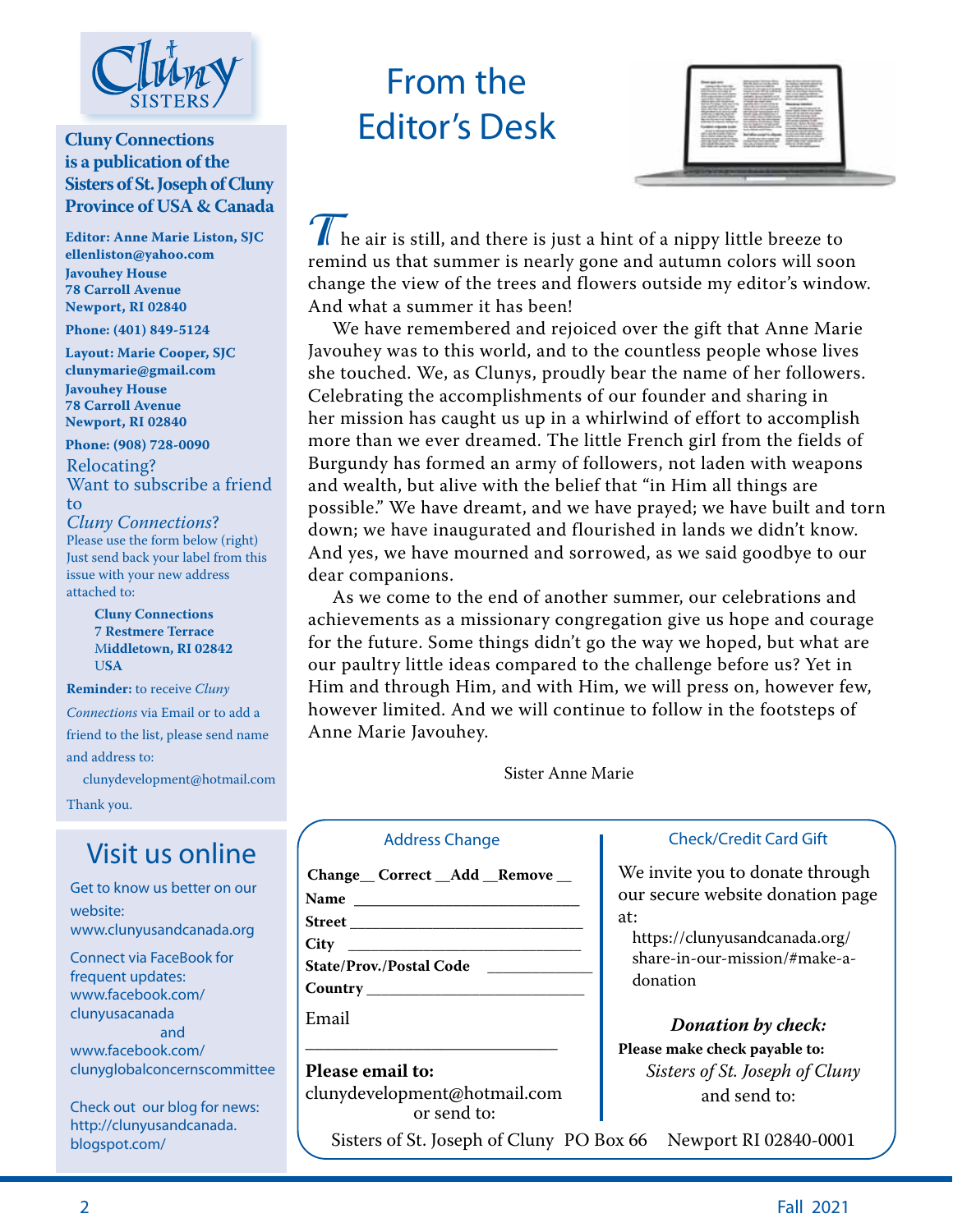# Joseph, Dreamer of Dreams

Sister Regina Brunelle (April 9, 1933 - December 16, 2016)

**A**uthentic Jew that he was, Joseph must have had a dream. He must have yearned with all his heart for the coming of the Messiah as much as we today yearn and for peace. And like most of his countrymen, he probably had a personal dream to marry and raise a family faithful to his religious traditions. But Joseph not only had a dream, he also dreamed dreams. If we are to believe the Scriptures, above all else Joseph was a dreamer!

 Three times in Matthew's gospel we read that an angel of God appeared to Joseph in a dream. In each case, Joseph listens, trusts the message, and acts on the dream. And then he waits. In the listening and the trusting, in the acting and the waiting, Joseph is stretched beyond the letter of the law and gradually freed from its constraints until he can embrace its spirit, regardless of the consequences, regardless of the risks. Attentive to the spirit, rather than the

letter of the law, Joseph can be patient, moving cautiously according to his lights, trusting that should he be in error, God will make it clear to him. And so God does through his dreams.

 What kind of person would we have to be to have that kind of openness to God's voice? Joseph was a humble man. Teresa of Avila defines humility as truth. To walk humbly before our God as Joseph did means to walk in truth. The truth is, as Jesus told Pilate, that we have no power that does not come from God.

 To walk in truth is to walk in the awareness that we are powerless and totally dependent on God for wisdom, clarity, and understanding. It was this humble stance, this conviction, that enabled Joseph to immediately revise his decision to put Mary away quietly, and to choose the way of love and

compassion. Accepting her into his own home went against everything the authorities in his life would indicate. Truth was more important to Joseph than human respect. So, when God spoke to him, even in a dream, he was so finally attuned to that voice that he could change the course midstream without a care.

 I wonder–could Saint Joseph, the obedient Dreamer, teach our leaders and us how to listen to



God's voice in the unusual voices being raised around us? These are the voices of people; the voices of other nations; the voice of our collective conscience that is crying out, "Stop this insanity?"

 We could learn from Saint Joseph to let the path of humility and compassion lead us to authentic peace rooted in love rather than to put trust in the might of arms. Joseph could teach us as a nation the way of non-violence that Jesus taught. The scriptures say, "Without a dream the people perish." We dream of peace. Perhaps

in these desperate times we can listen for God speaking to us now through our dreams!

 In one of her wonderful posters, Sister Madeleva, CSJ, wrote: "Joseph had dreams. They weren't always clear nor easy but they were his. Eventually they changed his mind and heart."

 When Joseph followed his dreams, God put something new into motion that eventually changed not only his mind and heart, but the whole world order. As we continue to nurture our dream for peace, may it change our minds and hearts, leading us to the discovery that our dream for peace, like Joseph's dream for Israel, is one and the same as God's dream for us!

*Joseph, Dreamer of Dreams, lead and teach us!*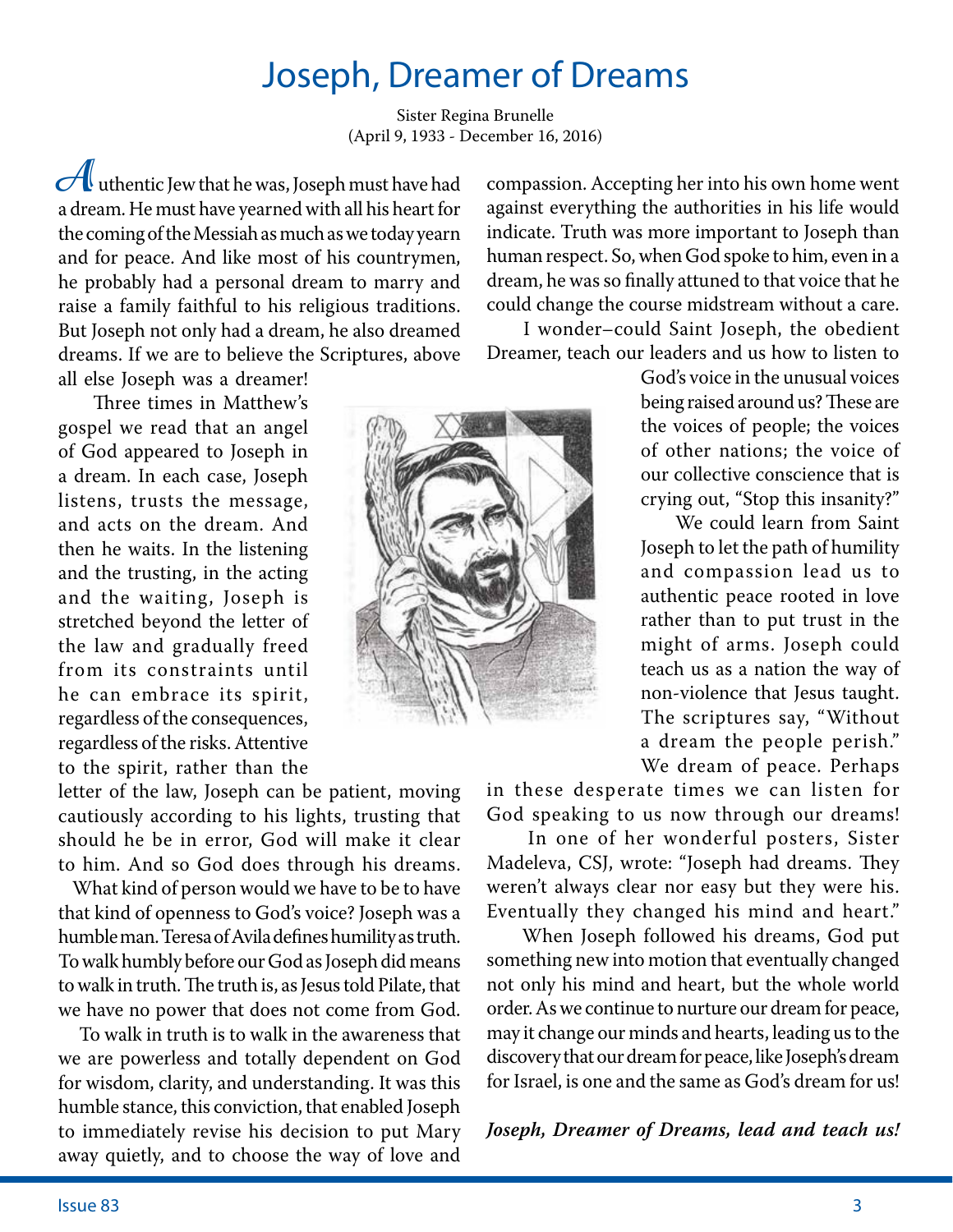## Anniversary Celebrations for Blessed Anne Marie Javouhey

- **T**his year, celebrations were held around the world as Cluny Sisters marked important anniversaries in the life of Blessed Anne Marie:
	- 200 years ago the site for the city of Mana, French Guiana, where Anne Marie led the project for the liberation of African slaves, was identified.
	- 170 years ago, Anne Marie entered into eternal life.
	- 70 years ago, Anne Marie Javouhey was declared Blessed.

### San Pedro, California

**T** he Community of Mary Star of the Sea gathered with Associates to celebrate Blessed Anne Marie's Anniversaries. Many found the Novena on our blog an enriching experience, uniting the Cluny Family around the world. They also commented on how Anne Marie Javouhey communicated through her many letters with the Sisters, her family, clergy, and civic leaders for the good of the mission. We are grateful to all who share the Cluny charism. Celebrating Blessed Anne Marie Javouhey, the Year of Prayer for her Canonization, and the 170th Anniversary Novena, have graced our lives and abundantly blessed us.

#### Newport, Rhode Island

**O**n July 17, 2021, Cluny Sisters, Affiliates, Associates and friends gathered to celebrate Blessed Anne Marie's life and spirit in Newport, RI. After the welcome and prayer offered by Sister Genevieve-Marie, Province Leader, we enjoyed a light lunch and time to visit. We then all proceeded to our parish church, St. Augustin, for the celebration of Eucharist offered for Cluny Sisters, Affiliates, Associates, and friends, living and dead. After the long months of confinement due to the COVID-19 pandemic, the possibility to gather with so many of our friends brought us great joy.

#### France

Celebrations were held at Blessed Anne Marie's birthplace, Jallanges, the church of her baptism, Seurre, and her childhood home, Chamblanc,



to honor her. Celebrations focused on her work of liberation of slaves in defiance not only of the colonial practices, but also the prevailing views of the French society of the time. Many Sisters, members of the Javouhey family, friends, and local dignitaries attended.



**L-R Front Row: Sister Mary Patrice Watson, Cecia Bremeer, Maureen Brady, Colleen Kaveny; L-R Back Row: Theresa Rodriguez, Sister Mary Josephine Glynn.**



**Center: Sister Genevieve Marie Vigil. Row 1 L-R: Linda Sagamang, Mary Durgin, Jack Grant, Sister Anne Marie Liston, Row 2: Anne Clarke and Louise Costley, Sister Josephine St. Leger, Molly McGregor.**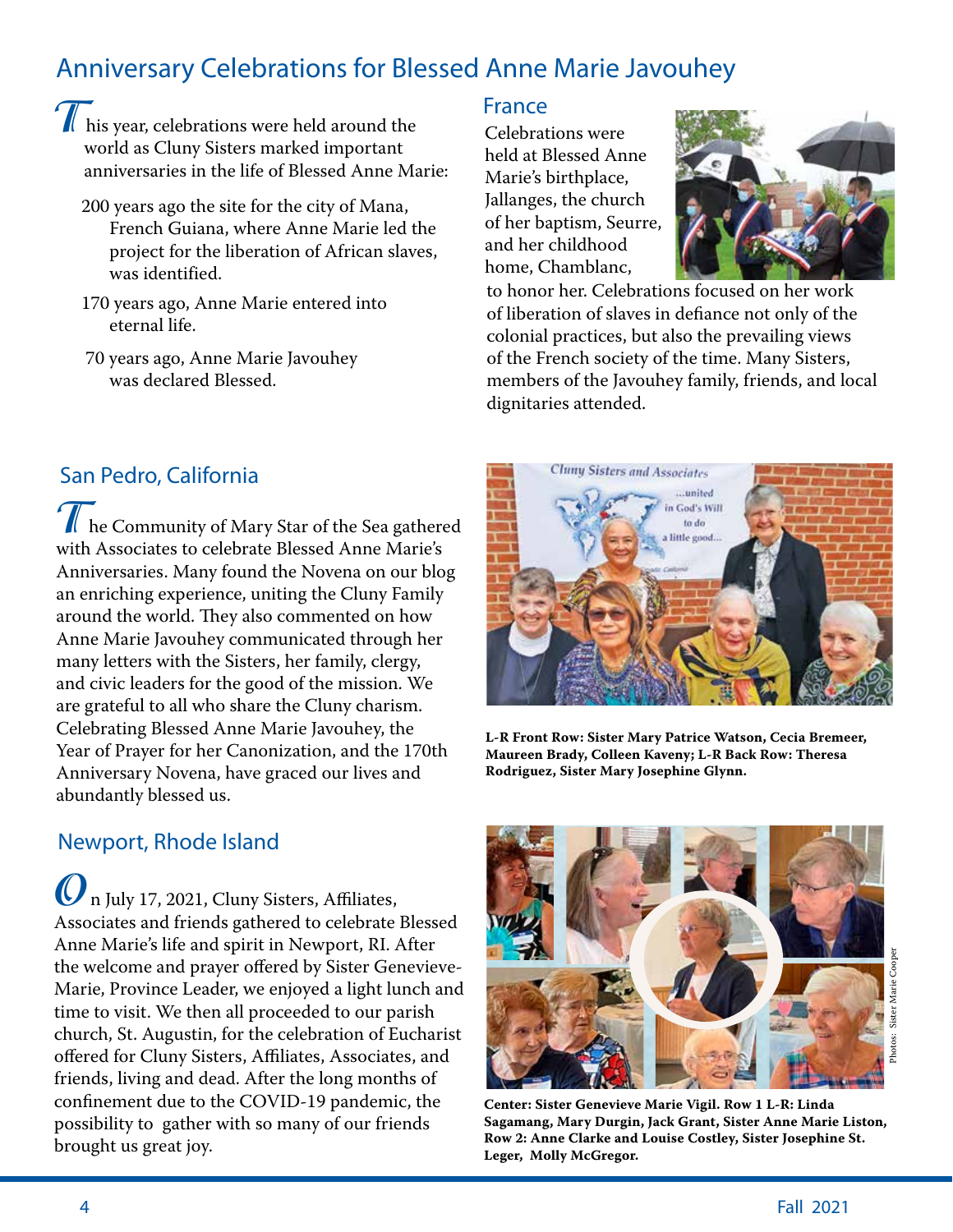

In Memoriam



Sister Josephine of Jesus St. Leger Born into this life December 3, 1931 Religious Profession January 4, 1954 Born into eternity August 16, 2021

**S**ister Josephine was a true Cluny missionary in the spirit of Blessed Anne Marie Javouhey, announcing the Good News of God's all-embracing love. Sharing the mission and relationships with the sisters was central to her life. She had a gentle way of letting others know that they were loved and valued. Sister Josephine devoted her gifts for leadership not only to her various ministries but also to her Cluny community, serving as Principal of Cluny School; Provincial Councilor; community leader at St. Joseph Convent on Brenton Road in Newport, RI; and, with three other sisters founding the community at Javouhey House, also in Newport.

 As principal, she encouraged the teachers to be creative and develop their own style rather than fit into a mold. She mentored and supported, leading, and commanding respect by her example.

 Down through the years, even in the midst of busy days of ministry and community responsibilities, Sister Josephine remained close to her family, celebrating the joys and supporting them through difficulties and loss.

 Although she will be remembered for her many accomplishments, she was more importantly a woman true to herself, her God, her family, her sisters in community, and the numerous friendships forged wherever she lived. There was always a twinkle in her eye, and a ready smile on her face. And when the music started, you'd hear a tapping toe. We will always be grateful for the gift of Sister Josephine among us. *Ar dheis Dé go raibh a hanam dílis.*

Obituary: https://oneillhayes.com/tribute/details/1556/Sr-Josephine-St-Leger/obituary.html#tribute-start

Sister Rachel Philippe of our Lady of Dolors Racine

Born into this life July 29, 1930 Religious Profession July 15, 1958 Born into eternity August 26, 2021

**S**ister Rachel knew how to speak to the hearts of the little ones. She knew how to dry their tears on their first day of school, and introduce them to the exciting adventures of learning. Her artistic talents, her love of music, and her delight in nature were all gifts that blossomed and helped her grow into a gifted and loving mentor to the young. She passed on to them her love of nature, taught them about a loving God, and grounded them in the essentials of the academic curricula.

 After leaving full-time teaching, she served the little ones at Cluny School as a gifted tutor, while also assisting the teachers with enthusiasm amid the endless preparation of lessons in reading, writing and arithmetic. Later Sister cut back on her hours, volunteering at the school as a reading resource teacher. It was only in her late 80s that Sister Rachel fully retired from teaching.

 In her retirement, Sister enjoyed her daily walk around the block "praying my rosary for my neighbors," she said. She would often be seen praying in the chapel, eyes closed, a peaceful expression on her face.

 Statues and monuments to poets and professors abound, and we honor them, but they cannot replace the loving hands and heart of the primary teacher whose words and actions speak to us of God.

Obituary: https://oneillhayes.com/tribute/details/1558/Sr-Rachel-Philippe-Racine/obituary.html#content-start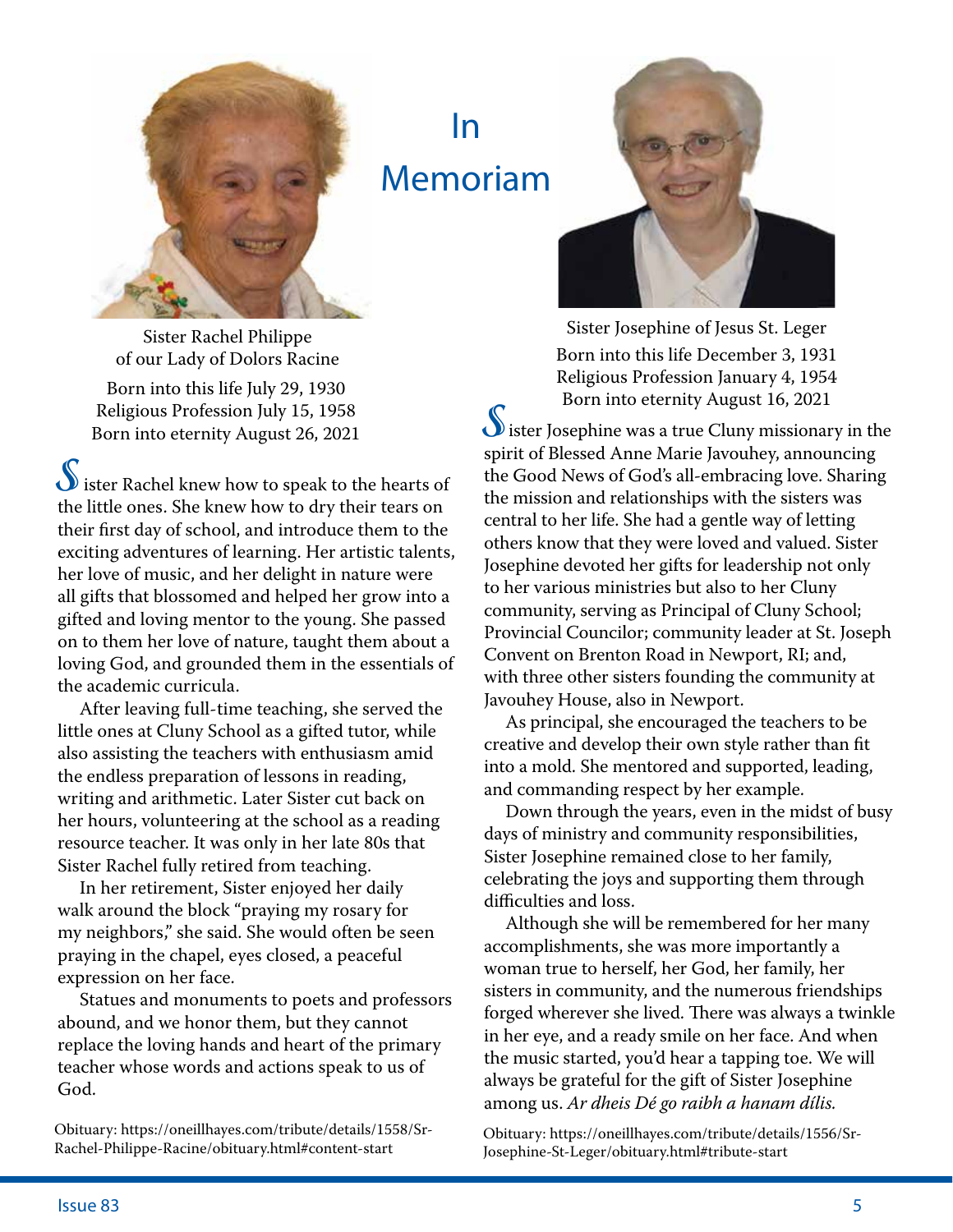# **CLUNY AROUND THE WORLD**

**S**ister Alicson Hudlin loves nursing. Her enthusiasm for helping people has not dimmed through the many decades of service nor the COVID-19 pandemic. She considers herself to be walking in the footsteps of Jesus with His healing ministry.

 At 18 she began training as a nursing assistant at the Port of Spain General Hospital (PoSGH). Days before graduating she entered the St. Joseph Novitiate in Arouca. She was 20 years old. "This was what I felt God was calling me to. I just felt this was what I wanted to do with my life. I had great support from my family, my parents," she said. Her foundation in the Catholic faith was planted by her family.

 After her First Profession of Vows in 1988, she went to St. Lucia and furthered her training at the Sir Arthur Lewis Community College. In 1996 she made her Final Profession of Vows in the Sisters of St. Joseph of Cluny. Sister Alicson told the Catholic News she has celebrated and passed her silver jubilee. "I forget the years, I stopped counting," she said before an exuberant chuckle.

 After returning to Trinidad, Sister Alicson first worked in midwifery at the San Fernando General Hospital. She went to PoSGH in 2006 and began working in communities. "I enjoy it. I love being able to teach younger people. When I came to work in PoSGH, I was responsible for helping, doing the practical aspects of midwifery with student midwives," Sister Alicson said. "For two to three years, I supervised home births. I think that is one of the most beautiful things about midwifery; that home birth where the family is involved."

 Sister Alicson has encountered former clients who still remember her. She reflects that one of the beautiful things about her job was people who see

## Walking in the Footsteps of Jesus

The Province of the West Indies



**Sister Alicson Hudlin**

her as "my midwife". They are proud to introduce her to the now grown baby she delivered.

 As a nurse in the Maracas/St. Joseph Health Centre for the past four years, she meets people in varied circumstances. They share their struggles and she tries to assist whenever she can.

 With the beginning of the pandemic, she said, "At work we discussed what were the best options; and we followed the guidelines of the Ministry of Health. It has become much, much more difficult." Sister Alicson has been in the field assisting with administering vaccines. She offered to serve in the vaccine program to experience what it was like working during a pandemic.

 Sister Alicson does not deny that taking care of people during a pandemic can be tough, but it has made her even happier to have the support of her religious community. Keeping routines of morning and evening prayer, Holy Hour during the week, and novenas has helped her. "Sometimes I come home, I am so tired, and I want to go in bed and sleep but no, I have my community, my community has prayers at this time, we have meals together at a certain time, be there for supper with them, that makes a difference; to have people and the community at home with me in order to help stabilize my life as a religious sister as well." There is not even a slight hesitation when she is asked about what she loves about nursing. "Every aspect" is the confident response. "I love what I am doing; I love nursing, so I give my all to the clients".

With thanks to *Catholic News,* Archdiocese of Trinidad and Tobago for source information and photo for this article.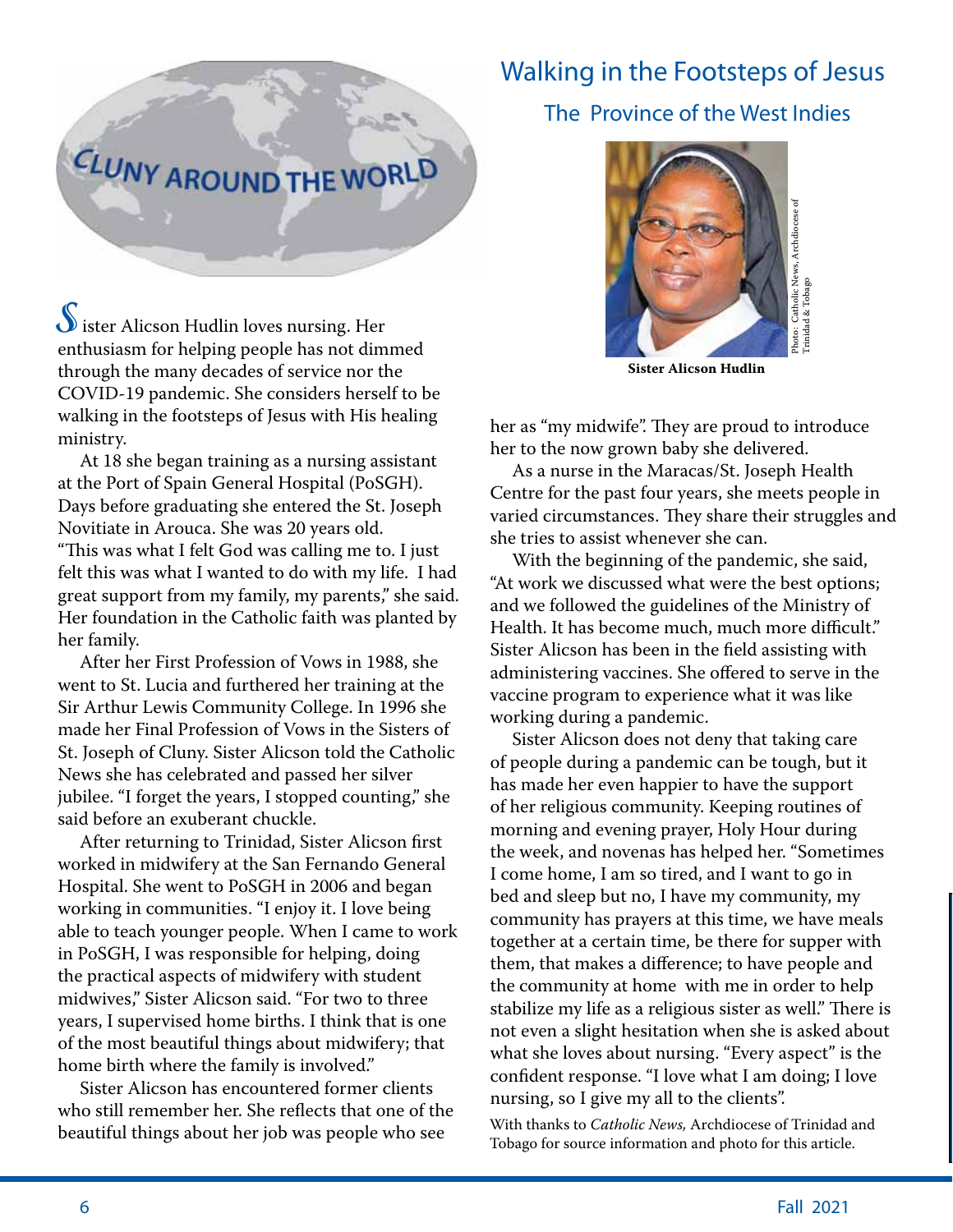# 2021 Jubilarians

#### Seventieth Anniversary



**Sisters Ena Maguire and Loretto Moynihan professed on March 8, 1951, with Branimir Bubalo**

#### Sixty-fifth Anniversary



**Sister Bernadette Lapre, professed on February 2, 1956**

We rejoice with our Sisters who have celebrated jubilees this year. Their long years as Sisters of St. Joseph of Cluny give witness of dedication and fidelity to their missionary vocation, announcing the Good News in their many ministries, in the spirit of Blessed Anne Marie Javouhey, our Founder.

Sixtieth Anniversary



**Sister Mary Josephine Glynn, professed on August 10, 1961, with Sister Genevieve Marie Vigil, Province Leader.**

#### You touched my heart

## **OUR THANKS TO ALL OUR DONORS WHO REACH OUT WITH US TO KEEP TOUCHING ONE HEART AT A TIME, BRINGING HOPE AND COMPASSION!**

 **AND THIS YEAR IT'S BEEN MORE IMPORTANT THAN EVER!**

Please consider making a contribution today. No gift is too small. You may use the enclosed envelope or donate online at our secure site: https://clunyusandcanada.org/share-in-our-mission/#make-a-donation